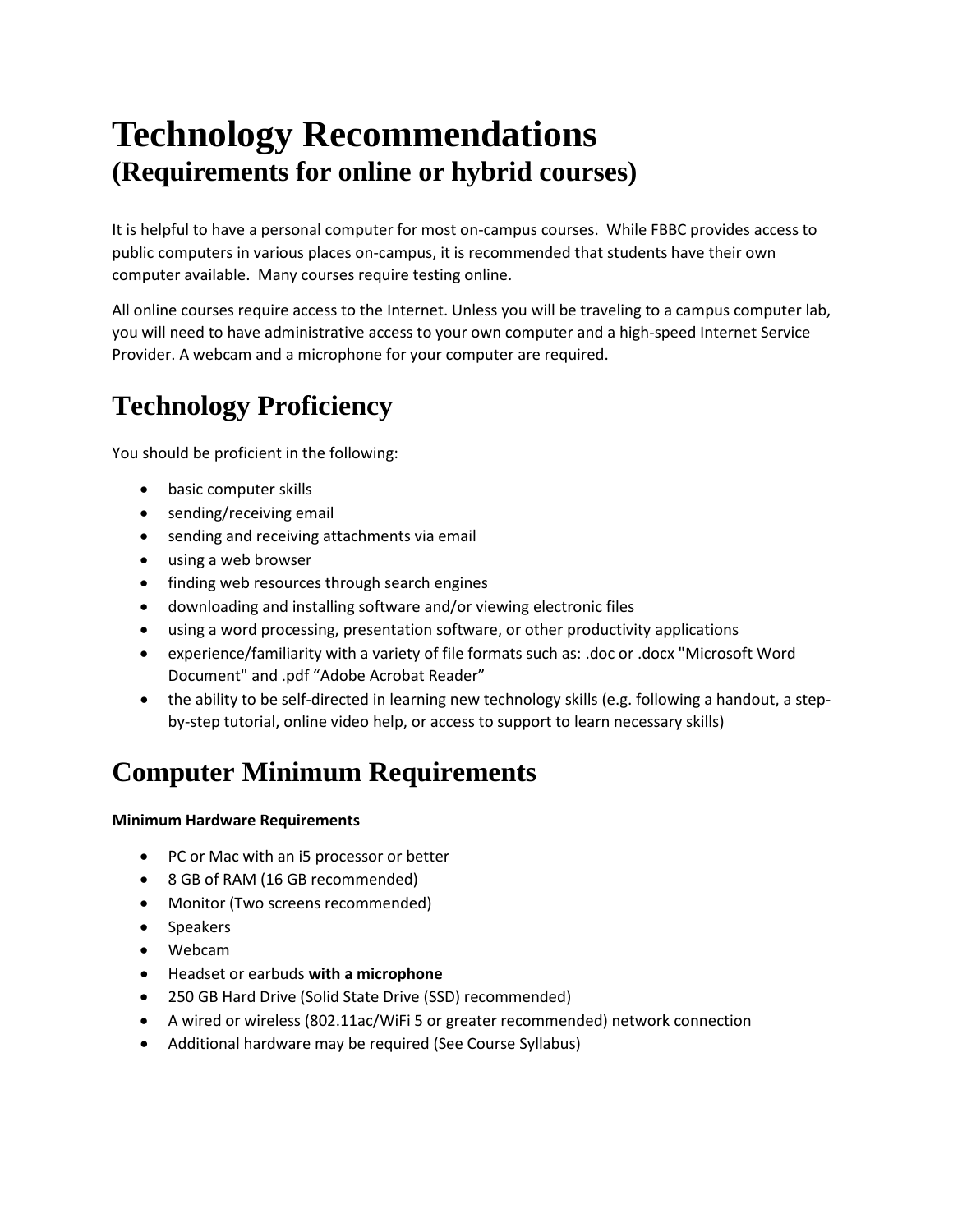#### **Minimum Software Requirements**

- Windows 10 or above
- OS 10.14 or above
- Microsoft Office (Office 365 is provided and can be downloaded at [https://portal.office.com](https://portal.office.com/))
- Additional software may be required (See Course Syllabus)

#### **Internet Connection Requirements**

• High Speed Broadband Internet Connection

### **Browsers**

The most recent release of Chrome or Firefox is recommended

All courses require Respondus Lockdown browser for taking exams online. See below for details.

### **Other Devices**

You may access and interact with most course elements, readings, multimedia, email and discussions through tablets and smartphones. While tablets, smartphones and other mobile devices may allow for some completion of coursework, they are not guaranteed to work in all areas. Please ensure you have a PC or Mac based computer available to complete coursework.

We recommend that students do not attempt quizzes when using a mobile device, such as a smartphone or tablet, due to compatibility issues.

**Chromebooks** can access all web content (Canvas, Populi, and your Faith email); however, some apps **(e.g. – Respondus Lockdown Browser)** will not install and are **not compatible**.

### **Email**

### **Email & Google Apps**

At Faith, all students are provided with a Google Gmail account, and all email from the institution is sent to this address. This includes any email sent from Populi and Canvas. Your professor or classmates may email you from your course site, and those emails will go to your Faith Gmail account. You will use the same username and password for Gmail as you use for Canvas and Populi. If you do not know or remember your password, you can reset it by contacting Faith IT support (techsupport@faith.edu).

In addition to email, you may find it useful to take advantage of Google Docs, especially for collaborative work with your classmates. You'll find access to these once you log-in to Gmail, and Google offers tutorials for how to use their products.